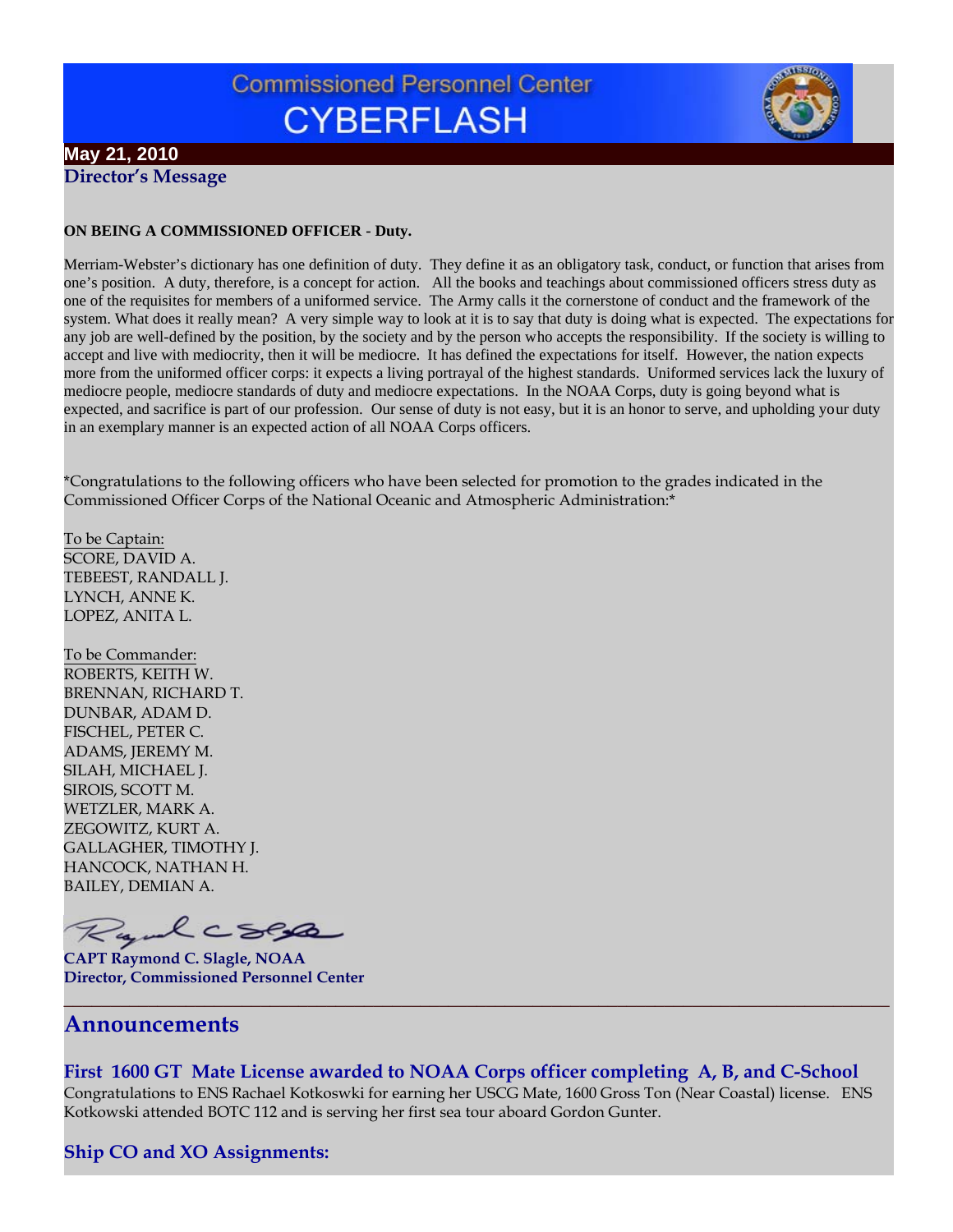The OAB met recently to focus on assigning officers to CO and XO positions on NOAA ships. The board took a comprehensive look at the fleet over a three-year period with the goal to assign two years out, and plan three years out. The process included initial staff work by CPC and Line Office Liaison Officers, followed by a Command Advisory Working Group comprised primarily of MOC leadership. The OAB reviewed recommendations and presented additional options before making final recommendations to the Director, NOAA Corps. Primary factors taken into consideration for each assignment were: needs of the service, prior experience, performance and recommendation for XO/CO in OER, line office recommendations, officer development, and assignment preferences.

An OAB focused on XO/CO assignments will be held annually. Identifying ship Commanding and Executive Officers two years in advance is intended to allow officers adequate time to prepare professionally and personally for leadership positions at sea. Although every effort is made to minimize changes, assignments may change due to changing workforce dynamics and unforeseen circumstances.

# **Departure:**

Ebony Wilson served as HR Assistant in CPC's Officer Personnel Management Division (OPMD). Friday, May 21, 2010, was her last day with our Center. To ensure no lapse in fulfilling officer needs, the following tasks are temporarily reassigned until the HR Assistant vacancy is filled.

Awards – Tracey Raymond, tracey.raymond@noaa.gov <mailto:tracey.raymond@noaa.gov>; 301-713-7724 OPF Fix – LTJG Brian D. Prestcott, NOAA, brian.prestcott@noaa.gov <mailto:brian.prestcott@noaa.gov>; 301-713-7712 Travel Vouchers – Sherrita Irby, Sherrita.irby@noaa.gov <mailto:Sherrita.irby@noaa.gov>; 301-713-7729

# **Notice:**

Wednesday, June 2, 2010, the NOAA Payroll Unit will attend the U.S. Coast Guard Pay and Personnel Center's team building off site from 11:00 a.m. until 3:00 p.m. If you have an urgent issue during this time, you may reach Carol Holley on her cell phone at 1-785-286-4462.

# **Order Your Untucked ODU**

The Untucked ODU is available for ordering. You can purchase the Untucked ODU via the UDC website. Embroidered NOAA Corps-specific insignia items for the uniform, such as SWO, CAS, and wings will be available through this website on a separate NOAA Corps page. The one-year transition period during which the tucked ODU will still be authorized for wear is from June 1, 2010 to May 31, 2011.

### **Association of Commissioned Officers Washington D.C. Section - 2010 Dues Drive is Open**

To help raise funds for future Association of Commissioned Officers activities, we are conducting the annual dues drive. Dues may be paid electronically via the Cutter Agent web site (http://www.cutteragent.com/) by clicking on the NOAA Corps tab and then selecting "Annual Dues/ACO DC Chapter Dues". We asks that dues be paid at your earliest convenience, as the money received is used to support the Anniversary Dinner and other activities.

**\_\_\_\_\_\_\_\_\_\_\_\_\_\_\_\_\_\_\_\_\_\_\_\_\_\_\_\_\_\_\_\_\_\_\_\_\_\_\_\_\_\_\_\_\_\_\_\_\_\_\_\_\_\_\_\_\_\_\_\_\_\_\_\_\_\_\_\_\_\_\_\_\_\_\_\_\_\_\_\_\_\_\_\_\_\_\_\_**

**\_\_\_\_\_\_\_\_\_\_\_\_\_\_\_\_\_\_\_\_\_\_\_\_\_\_\_\_\_\_\_\_\_\_\_\_\_\_\_\_\_\_\_\_\_\_\_\_\_\_\_\_\_\_\_\_\_\_\_\_\_\_\_\_\_\_\_\_\_\_\_\_\_\_\_\_\_\_\_\_\_\_\_\_\_\_\_\_**

### **Upcoming Uniform and Awards Board Meetings**

June 1 July 6 August 3 September 7 October 5

### **Approved Retirements/Resignations/Separations**

The following officers have approved retirements, resignations, or separations. Be sure to thank them for their service to NOAA and nation and wish them the best the next time you see these officers!

**\_\_\_\_\_\_\_\_\_\_\_\_\_\_\_\_\_\_\_\_\_\_\_\_\_\_\_\_\_\_\_\_\_\_\_\_\_\_\_\_\_\_\_\_\_\_\_\_\_\_\_\_\_\_\_\_\_\_\_\_\_\_\_\_\_\_\_\_\_\_\_\_\_\_\_\_\_\_\_\_\_\_\_\_\_\_\_\_**

| LTJG Rebecca J.-R. Almeida | June 1, 2010  |
|----------------------------|---------------|
| LCDR Andrew A. Hall        | June 30, 2010 |